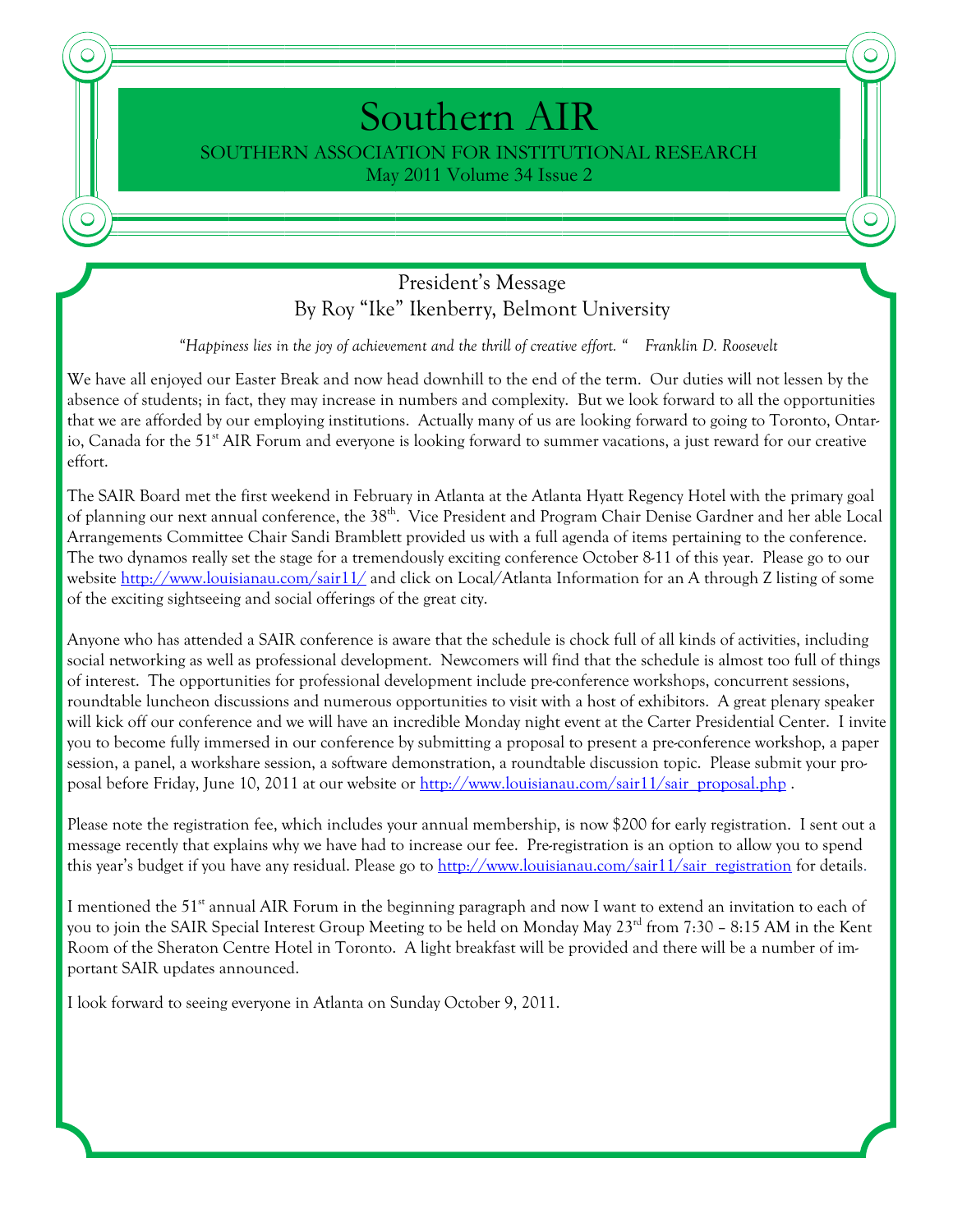# **SAIR Analytics Connecting ii** Information to Decisions

**Page 2** 

# **2011 SAIR Conference**

 I invite you all to come to Atlanta this fall for another great SAIR conference. "HOT-lanta" excels in blending true southern hospitality with exciting opportunities to learn and technologies to discover.

 SAIR has a legacy of service to its members, and the annual conference is the best way to learn from each other in programs, presentations and workshops, from exhibitors, and while networking and socializing. There will be plenty of opportunities for each! Check the conference website and Facebook page often for updates.

 I am also asking you to consider submitting a proposal. Why, you ask, should you present your work to others?

 *First*, recall last year's theme of 'Pay it Forward", which is good advice every year. *Second*, one of the best things about our organization is our members – those colleagues you see every day as well as those you don't see as often – and the chance to show them your great research, findings from your recent assessments or surveys, or a cool reporting or programming technique just shouldn't be passed up!

 *Third*, Atlanta is a cool place to have a conference. We're in the Hyatt Regency downtown, which has been recently remodeled. There are many great restaurants and attractions close by (including the Georgia Aquarium, one of my favorites). Our Monday night special event will be at the Jimmy Carter Presidential Center. We'll tour the library and grounds, and then enjoy a gourmet meal by one of Atlanta's best caterers.

*Fourth*, our theme is "Analytics Connecting Information to Decisions." Our app logo implies that our work provides quick and simple access to the tools needed to make data-based decisions. So come share your 'apps' with us.

 Descriptions of the program track options and the session formats are detailed in this newsletter. Please gather your best ideas and work, and share them with your SAIR friends. If you aren't able to present, then I hope you'll come network with and learn from your colleagues.

See you in Atlanta in the fall !

Denise Gardner, SAIR 2011 Program Chair



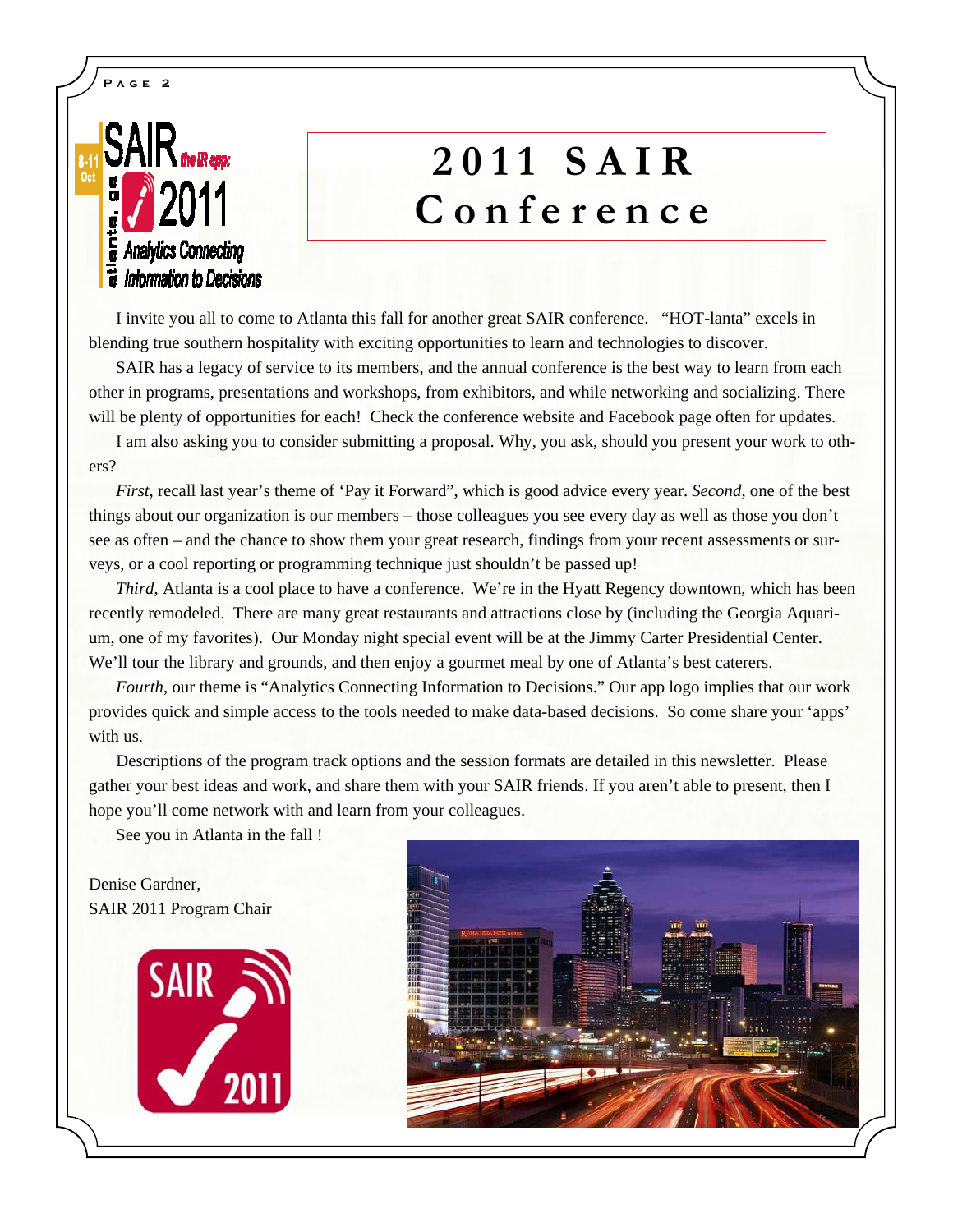**Page 3** 

**38th Annual SAIR Conference October 8-11, 2011 The Hyatt Regency, Atlanta, GA Proposal Submission Site: http://www.louisianau.com/sair11/sair\_proposal.php**

#### **Proposal Due Date: June 10, 2011**

Program Tracks

<u>nununununununununununu</u>

Ī

Ī

The **Accreditation Track** welcomes proposals that address the revised principles of accreditation adopted by the Southern Association of Colleges and Schools. Our members will gain valuable insights into how your knowledge and expertise informs this important process of external peer review.

The **Assessment Track** addresses authentic approaches to evaluating administrative, support and learning outcomes. Whether reflecting upon insights gained from national surveys or highlighting improved learning outcomes based upon locally developed assessment measures, these sessions will highlight best practices.

The **Community College Track** is a growing area of interest at SAIR. The size and diversity of the community college sector requires us to learn as much as we can about these institutions.

The **Institutional Research Track** addresses the effective and efficient collection of data to inform college and university decisions. In addition to data collection, sessions may also address data analysis and dissemination to various stakeholders.

The **Planning Track** welcomes proposals that address how legitimate planning processes shape the agenda for your institution.

The **Technology Track** demonstrates creative and innovative uses of information technology to support institutional research and effectiveness activities.

The **Pre-Conference Workshop Track** provides the opportunity for in-depth discussion and instruction on a single topic. Demonstrations, exercises, group activities, and other methods of experiential learning are appropriate and desirable. Proposals should outline the specific objectives of the workshop, the intended audience (novice or experienced researchers, prerequisite knowledge/skills, etc.), the instructional techniques, and the qualifications of the instructor(s). Proposals also must include an estimate of the reimbursable expenses and the minimum and maximum number of participants allowed.

The **Roundtable** activity allows for discussion on a variety of topics of interest to conference participants. It is a unique opportunity to make new acquaintances and to take part in a free-wheeling discussion of a single topic over lunch. Networking at its best!

The **Special Interest Groups** activity allows conference participants to meet together as an affiliated group, a state s association meeting, or a specific hardware/software users group.

<u>UNUN TUNIN TUNIN TUNIN YANA AMA AMA HAMA TA SHI YA TU AMA MA TU AMA TU AMA TU AMA TU AMA TU AMA TU AMA TU AMA </u>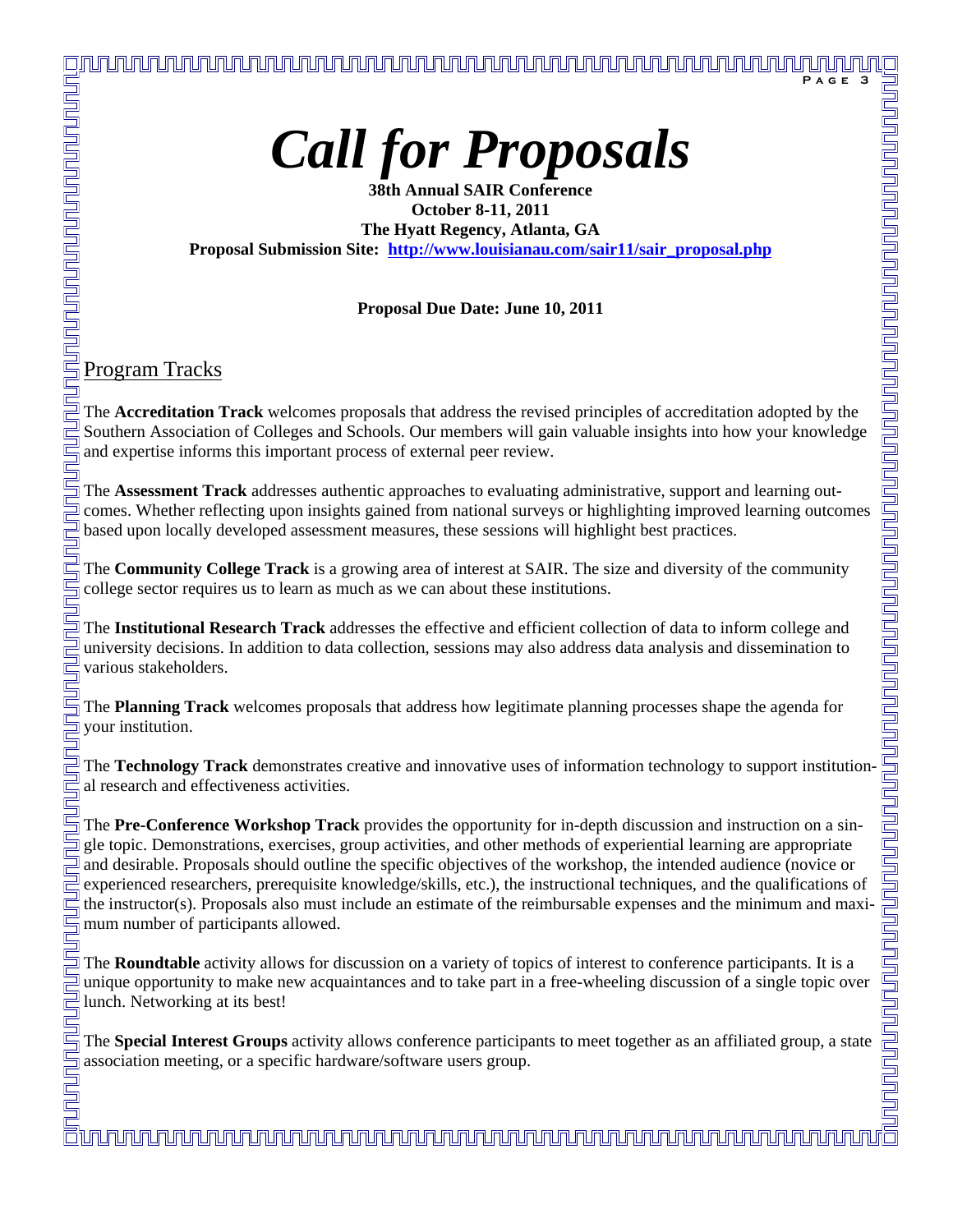#### <u>յր դարկարկան բացանությունների բացանություններ է անհրաժան կարևությունների համար առանձնացի համար առանձնացի անհր</u> PAGE

#### Presentation Formats

#### **Papers (45 minutes)**

Papers should describe a research study or an effective process or technique (quantitative or qualitative), present a theoretical approach to a problem or issue, or review the literature on a topic of interest to institutional researchers.

#### **Panels (45 minutes)**

Panel presentations involve three or more individuals who present different perspectives on a common theme or topic. The proposal should describe the common theme/topic and the major points of discussion. The proposal should also describe how each panelist contributes a different perspective to the session.

#### **Roundtables (60 minutes)**

Roundtable sessions occur during lunch on Monday, October 19 and offer an opportunity for a convener to give a brief overview of a relevant topic that leads to an engaged and lively discussion. A proposal should include a description of the topic and the convener's relevant expertise and experience.

#### **Software Demonstrations (45 minutes)**

Presentations should demonstrate one or more software packages or programming solutions that are applicable to the  $\exists$  work of institutional researchers. The proposal should describe the relative strengths, weaknesses, and special features of the product or solution. The presenter should also discuss the hardware required for the software/solution. If Internet access is needed, please request such access during the proposal process.

#### **Workshare (45 minutes)**

Workshare sessions provide an opportunity to share professional work products, effective practices, innovative applications, and creative solutions that are not ready to be presented as a paper. A proposal should include a description of the topic and its applicability to other institutions.

#### **Workshops (3 or 6 hours)**

Workshops provide the opportunity for in-depth discussion and instruction on a single topic. Demonstrations, exercises, group activities, and other methods of experiential learning are appropriate and desirable. Proposals should outline the specific objectives of the workshop, the intended audience (novice or experienced researchers, prerequisite knowledge/ skills, etc.), the instructional techniques, and the qualifications of the instructor(s). Proposals also must include an estimate of the reimbursable expenses and the minimum and maximum number of participants allowed. Workshops occur on Saturday and Sunday, both at the hotel and off-site. Workshops requiring a computer lab will be held at Atlanta Metropolitan College (transportation provided).

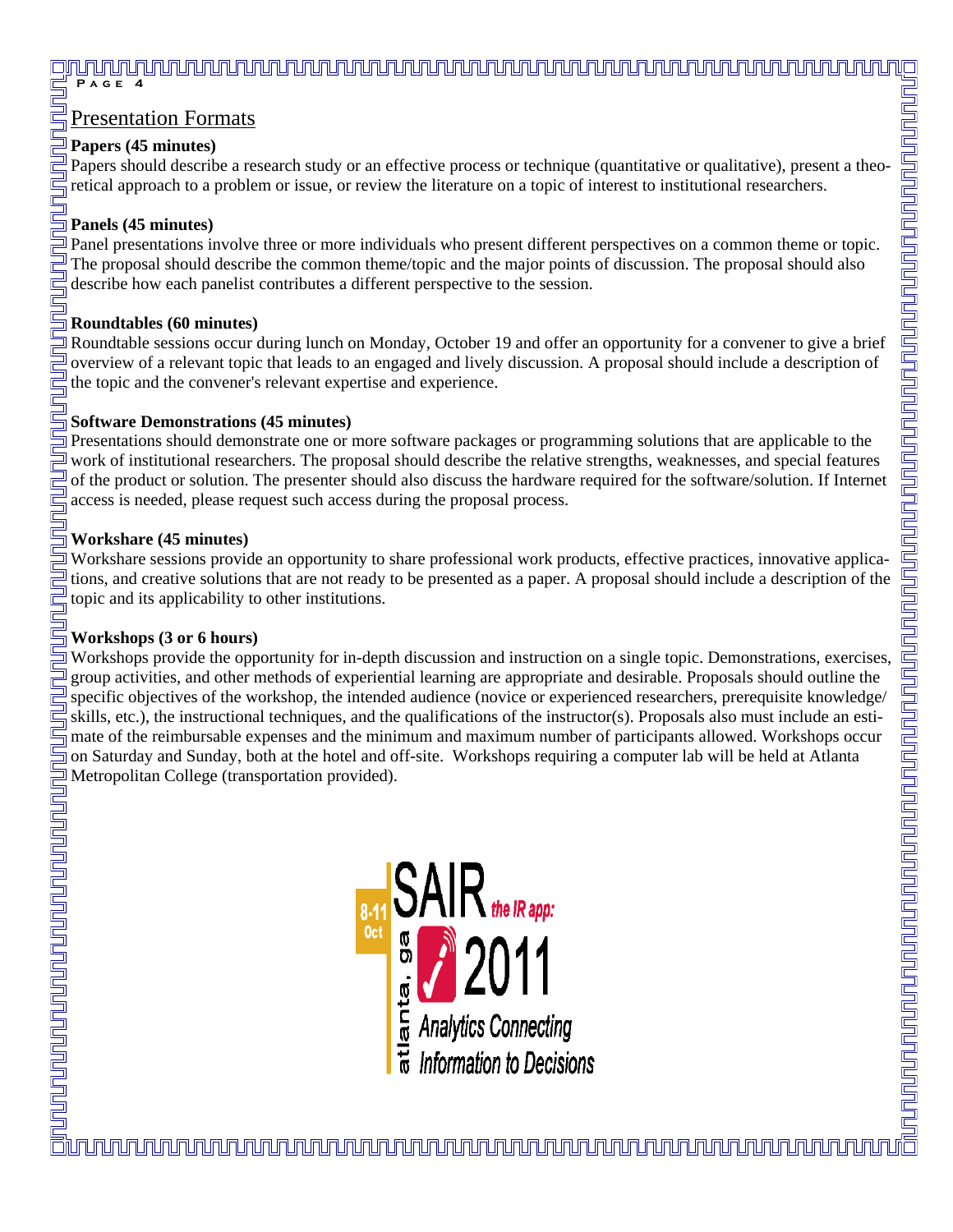# **Proposals should be submitted on-line at http://www.louisianau.com/sair11/sair\_proposal.php**  *Deadline: June 10, 2011*   $\Xi$  An abstract of no more than 100 words is required. Although some editing may occur, most abstracts of accepted presentations will appear verbatim in the conference program.  $\exists$  A narrative representing the body of the proposal should cover the following: a) significance of timeliness of the topic; b) historical, theoretical, and/or conceptual framework; c) method of inquiry; d) analytical method; and e) No reference to authors or their institutions should appear in the body of the proposal.  $\frac{1}{2}$  SAIR will notify primary presenters in late July about the status of their proposals.

 $\frac{1}{2}$  Equipment: Each session room will have a computer projector and a screen. Please submit all requests and justifi-I cations for other equipment during the proposal process. SAIR will make every effort to accommodate reasonable I requests. For additional information, please contact Program Chair Denise Gardner (gardnerd@uga.edu).

 $\frac{1}{n}$  Please note that all participants are expected to pay conference registration fees, and those submitting proposals  $\equiv$  acknowledge their intent to register by submitting a proposal. Honoraria are not paid to presenters, although rea- $\overline{\overline{\mathbb{S}}}$  sonable expenses are reimbursed for pre-conference workshop materials.

# unun kabar kabar bahar bahar dan mahar dan masar dan masar dan masar dan masar dan masar dan sama dan sama dan

# **Additional opportunities for participation in the 2011 SAIR Conference**

If you would like to serve as a session facilitator, please indicate so when registering for the confer‐ ence. Facilitators introduce the session and presenters, distribute evaluation materials, and ensure that the session begins and ends on time.



Calling all shutterbugs! We need a volunteer to be the official conference photographer. Please contact Denise at gardnerd@uga.edu if you're interested.

 $\exists$ 

#### **Proposal Submission Instructions**

<u>in mununun t</u>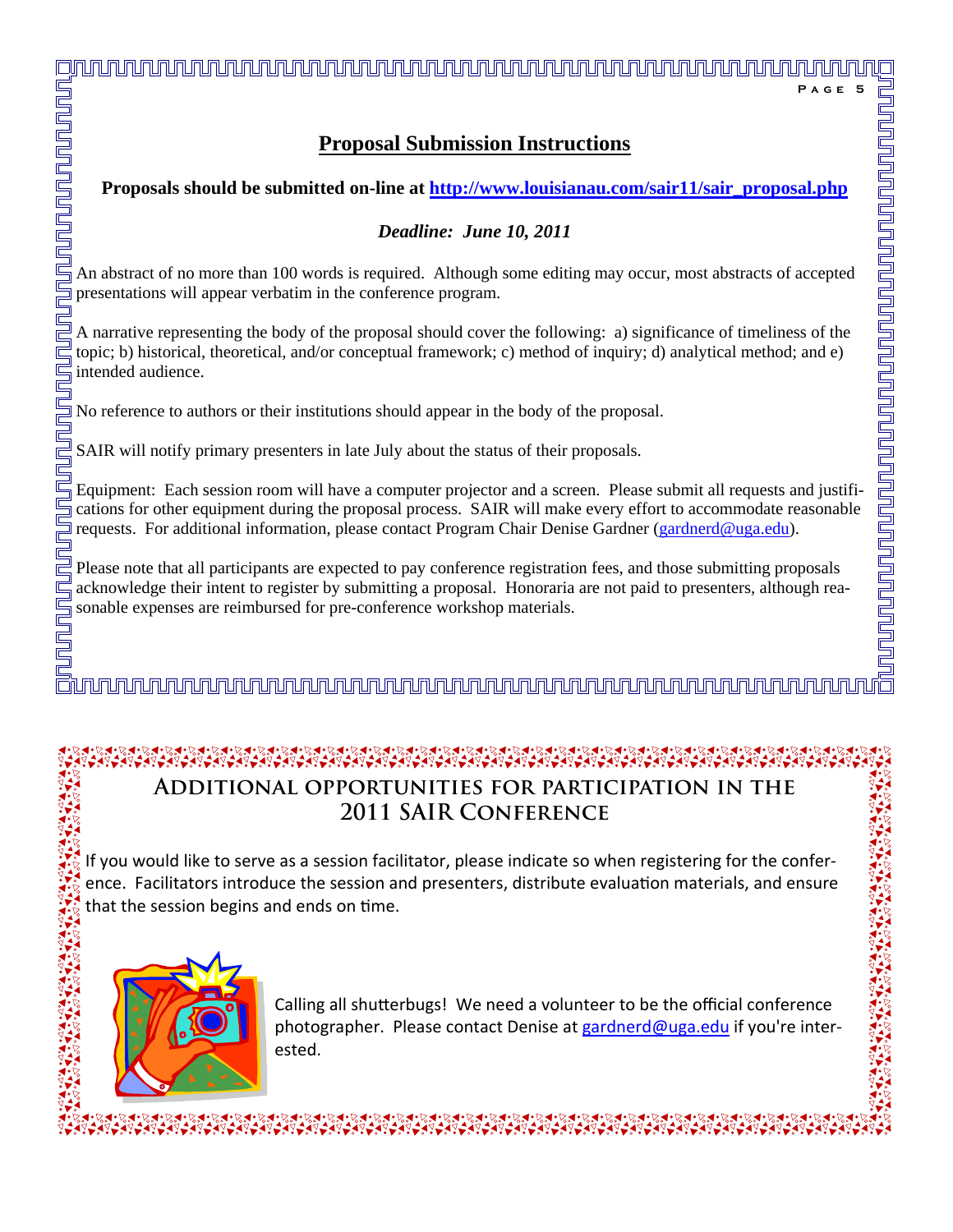#### **Conference Exhibitor Opportunities**

We are lining up our exhibitors for SAIR 2011. I would like to note that several of our past exhibitors have already committed to coming to Atlanta. These include SAS (our first PLATINUM sponsor), SCANTRON, THINK Analytics, Tk20 and others!

 SAIR invites exhibitors with products and/or services pertaining to the higher education community to become involved in our annual conference. If anyone knows of an exhibitor that might be interested in participating in the 2011 SAIR conference in Atlanta, please pass along the following information.

 Exhibitor benefits include: Fully dedicated exhibit area and times, various sponsorship levels to meet their company's needs, and brand awareness opportunities to showcase their products.

 For additional information, exhibitors can contact SAIR Board member Nerissa Rivera by email, nerissa.rivera@duke.edu, or by phone (919) 684-6910.



## **Summary of Sponsorship Level Benefits**



#### **BENEFIT PLATINUM – COST \$3000**

Advertisement in Conference Program - Full Page \* Prime location in Exhibit Hall \* Complimentary Conference Registrations - 4 \* Sponsorship of Program-at-a-Glance \* Sponsorship of Events \* Verbal Recognition at 2 Events - Opening Session and Awards Breakfast \* Acknowledgement in Program as Sponsor - PLATINUM \* Hyperlink on Conference Webpage - Platinum \* Email Addresses of Attendees (Pre-conference) \* Presentation During Conference \* Roundtable During Monday Lunch

#### **BENEFIT GOLD - COST \$2,500**

Advertisement in Conference Program - Full Page \* Complimentary Conference Registration (3) \* Sponsorship of Events \* Verbal Recognition at Event - Opening Session \* Acknowledgement in Program as GOLD Sponsor \* Hyperlink on Conference Webpage Identifying Gold Sponsor \* Email Addresses of Attendees \* Presentation During Conference \* Roundtable During Monday Lunch

#### **BENEFIT SILVER - COST \$1,500**

Advertisement in Conference Program - Half Page \* Complimentary Conference Registrations (2) \* Sponsorship of Events \* Verbal Recognition at Event - Roundtable Lunch \* Acknowledgement in Program as SILVER Sponsor \* Hyperlink on Conference Webpage Identifying Silver Sponsor \* Email Addresses of Attendees \* Presentation during Conference

#### **BENEFIT BRONZE - COST \$1,000**

Advertisement in Conference Program - Quarter Page \* Complimentary Conference Registrations (1) \* Sponsorship of Events \* Verbal Recognition at Event - Awards Breakfast \* Acknowledgement in Program as BRONZE Sponsor \* Hyperlink on Conference Webpage Identifying Bronze Sponsor \* Email Addresses of Attendees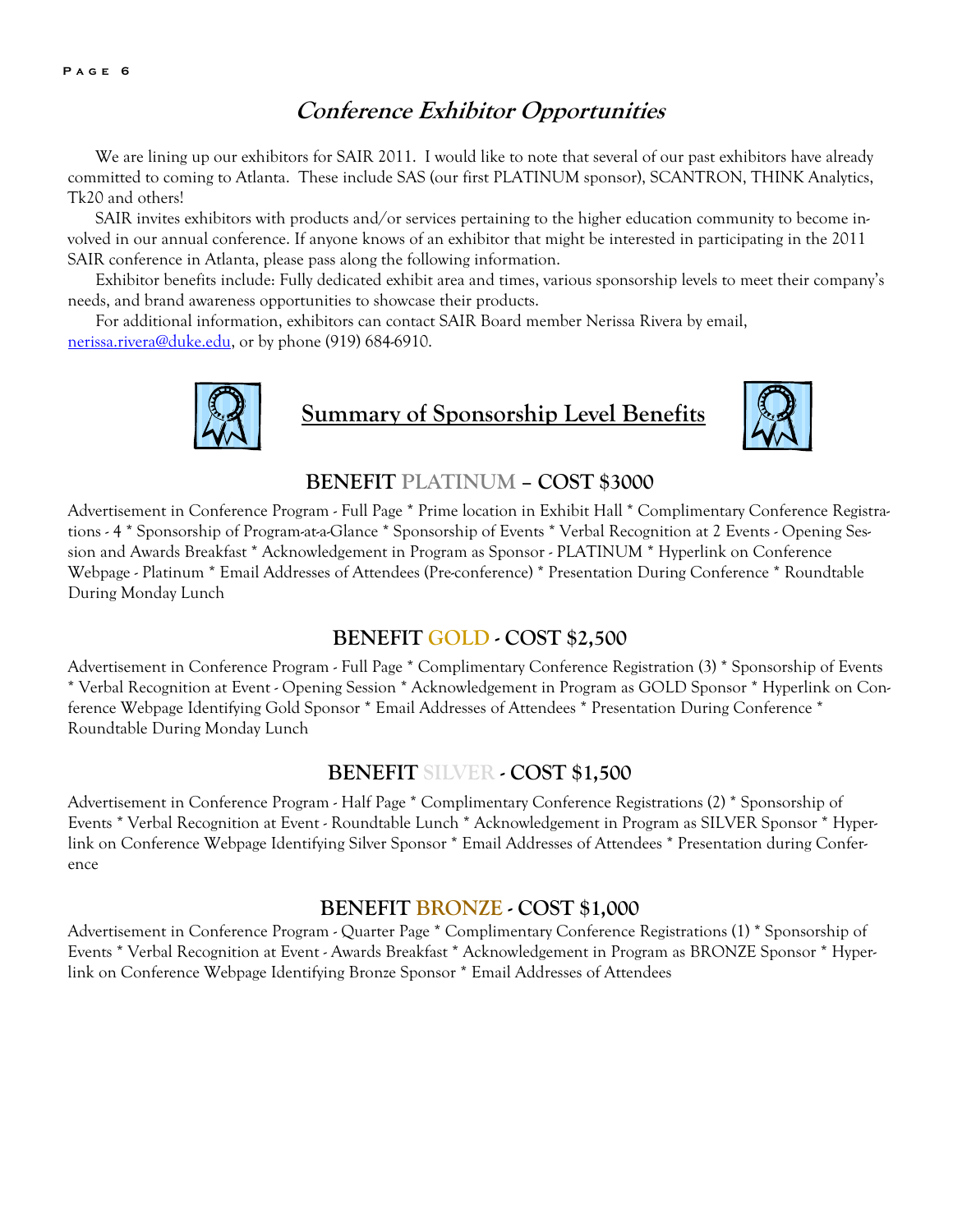A Maria

A March 19

A Britain

Article 1

A Maria

A Maria

A RIVER

A REAL

A A REA

Chance of the

A A R

#### SAIR 2011 Pre-Conference Workshops

This is my second year serving as committee chair of SAIR pre-conference workshops. Personally, I have seen the This is my second year serving as committee chair or SAIR pre-connective weaking. The serving is described so well by<br>feeling of accomplishment in our own SAIR "instructors" after their sessions. The joy of teaching is des Christopher Duncan, Consultant, "There is no more rewarding experience in the world than the feeling you get when someone else's life improves a little because of your help. You'll also find that your life benefits as well." \* We all have lessons we have learned by hard work, which we can pass on. The really meaningful part of teaching is what an instructor learns from the preparation and from the audience as well. As reported in the last SAIR newsletter, about half of SAIR members attend a pre-conference workshop. I hope many of you will consider arriving early for hands-on training. Extended instruction sessions have become an exciting part of our annual conference.

 I am also recruiting additional instructors! Some of the proposals which are being developed may include: Introduction to Access Report Writing (using Delaware Study of Instructional Costs), SPSS Descriptive and Inferential Statistics, Basic Skills and Best Practices for IR and Assessment Offices, Developing Graduate Student Time to Degree Studies, Assessing Expected Outcomes of Public Service and Research. **For this last topic, which could be a panel session or workshop, I am looking for SACS accredited Level VI institutions which were reaffirmed in 2009 and 2010 and addressed the standards involving institutional effectiveness in research and public service. Please email me if you have experience with these standards: 3.3.1.4 and 3.3.1.5**.

 But we need more workshops proposals. Just go to the proposal submission site and select pre-conference workshop as your track. Additionally, I would appreciate any feedback on our SAIR Facebook page: www.facebook.com/Southern.Association.for.Institutional.Research. Most importantly, I hope many of you will recognize that you may indeed be a teacher and propose to share your skills. Feel free to call me at 334-844-4765 or email me at braswcm@auburn.edu to discuss ideas. The pre-conference workshops involving computer labs will be held at Atlanta Metropolitan College. Dr. Mark Cunningham, Vice President of Institutional Effectiveness at Atlanta Metropolitan, deserves special thanks for making our use of these computer labs happen.



The fun of teaching and learning is only half the fun you'll find at the SAIR 2011 conference and Atlanta!

Cara Mia Braswell, SAIR Member-at-large

A Maria

R

**Contract of the Contract of the Contract of The Contract of The Contract of The Contract of The Contract of The Contract of The Contract of The Contract of The Contract of The Contract of The Contract of The Contract of T** 

**RAND** 

R

R

R

**Contract of the Contract of the Contract of The Contract of The Contract of The Contract of The Contract of The Contract of The Contract of The Contract of The Contract of The Contract of The Contract of The Contract of T** 

**RANTING CONTROLLER** 

A Maria

**Contract Contract Contract Contract Contract Contract Contract Contract Contract Contract Contract Contract Contract Contract Contract Contract Contract Contract Contract Contract Contract Contract Contract Contract Contr** 

\*http://www.unleash.com/duncan/realitycheck/11092005.asp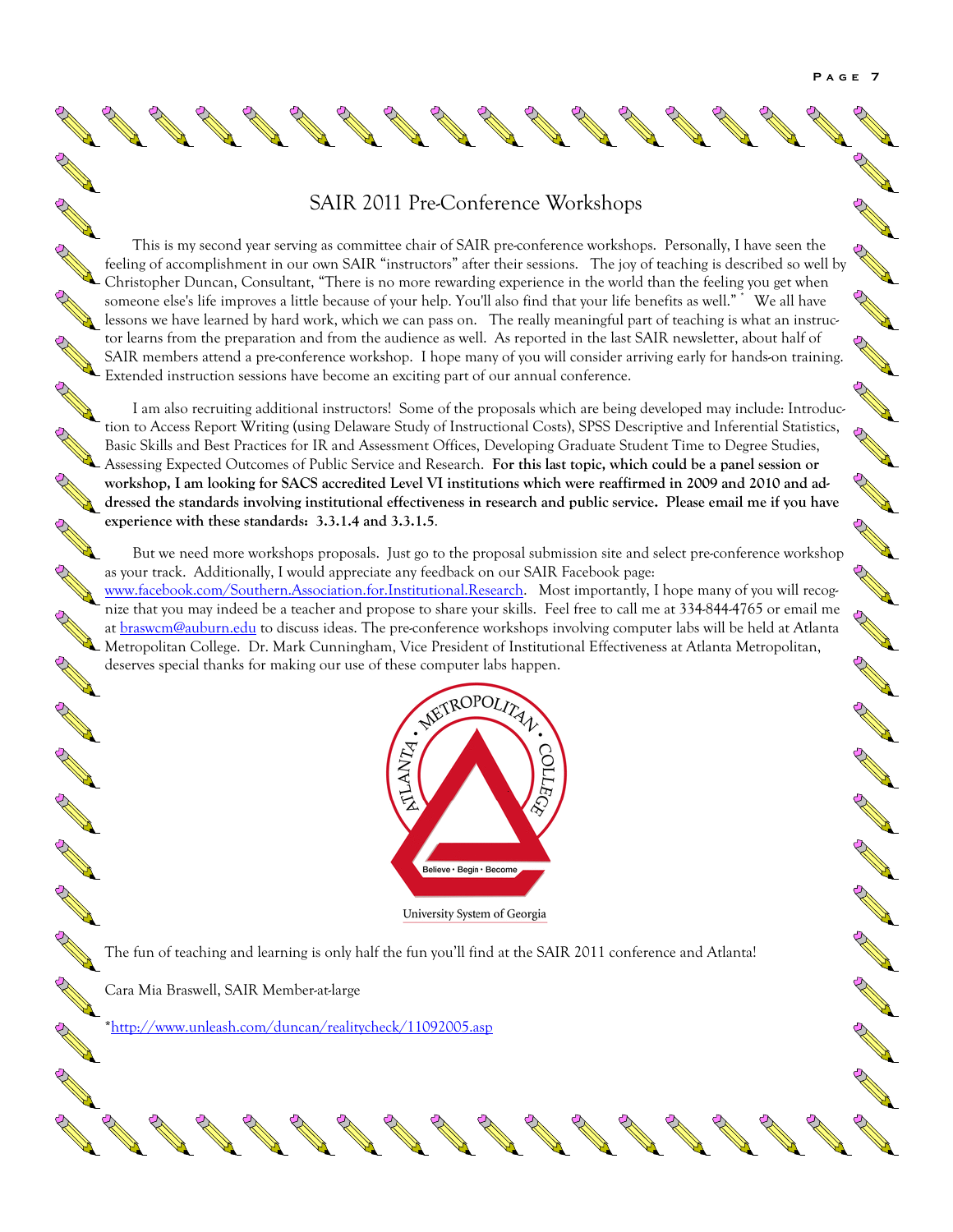#### *Call for Nominations for SAIR Awards*

*SAIR encourages nominations of its outstanding members for consideration for the following awards:* 

#### *James Montgomery Outstanding Service Award*

This award is given to an individual who has made a significant contribution to SAIR over an extended period of time. Nominees must have been a SAIR member for over five years and cannot be a member of, nor a candidate for, the Board of Directors during the year nominated. In addition, two of the following criteria must be met:

- have been a member of the Board of Directors or a chair of a conference, or a presidentially appointed committee;
- have been an officer of, or a recognized leader in, the establishment of a state or special interest group which has been associated with SAIR;
- have made a professional contribution to SAIR by being actively involved in a combination of the following: presented contributed papers at the SAIR conference; organized, offered, or acted as a primary participant in workshops at the SAIR conference or workshops sponsored by an affiliated SAIR organization or group; contributed in some other specific significant way that has advanced the professionalism of SAIR.

#### *Distinguished Member Award*

Distinguished Membership may be awarded to members or former members who have made distinguished contributions to institutional research. This award is a meaningful recognition of significant effort in the field of institutional research. The award is for the lifetime of the individual. (Persons retiring from active service in institutional research may be recognized through the award of emeritus membership rather than distinguished Membership).

A member or former member nominated for Distinguished Membership should meet the following qualifications: has been an active and contributing member of SAIR; has contributed substantially to the field of institutional research over an extended period of time, either in the practice of institutional research or in a supporting role (e.g. faculty, President); has influenced higher education policies and practices through work or research.

#### *Special Recognition Unsung Hero Award*

This award recognizes the ongoing contributions of a member to SAIR and the field of institutional research and planning in the broadest sense. This Award honors individuals whose effort and initiative might not otherwise receive public recognition. The types of effort to be considered include management assignments, innovative projects or ideas, development of new initiatives, or other ongoing service to SAIR, other than as an elected officer. [For purposes of this award, "officer" is defined as President, Secretary, or Treasurer.] Officers are excluded in order to encourage initiative in fields other than political office and to ensure that the award does not become an appreciation award for past presidents.

All members of SAIR are eligible to receive the award with the following exceptions: A person who has previously won the award. Officers of SAIR shall not be eligible for five years after leaving their last officership.

#### *SAIR Awards Nomination Process*

Send an e-mail attachment in Microsoft Word format by August 1, 2011 to Donald Cunningham at the following email address: hip@utk.edu. Please put "SAIR AWARD NOMINATION" in the subject line of the email. The attachment should include the following sections:

#### **SAIR Award Name:**

**Nominator information:** name, current position, company or institutional affiliation, address, phone, fax, and email.

**Nominee information:** name, current position, company or institutional affiliation, address, phone, fax, and email.

**Has this nomination been discussed with the nominee?** (Yes or No)

Provide a **brief summary** of the nominee's accomplishments in reference to the award for which they are nominated; Has this achievement been the basis of any other previously awarded SAIR Award? If yes, how does this nomination differ from previous body of work honored?

Provide a **narrative summary** of 1,000 words or less. The narrative should evaluate the nominee's accomplishments and a specific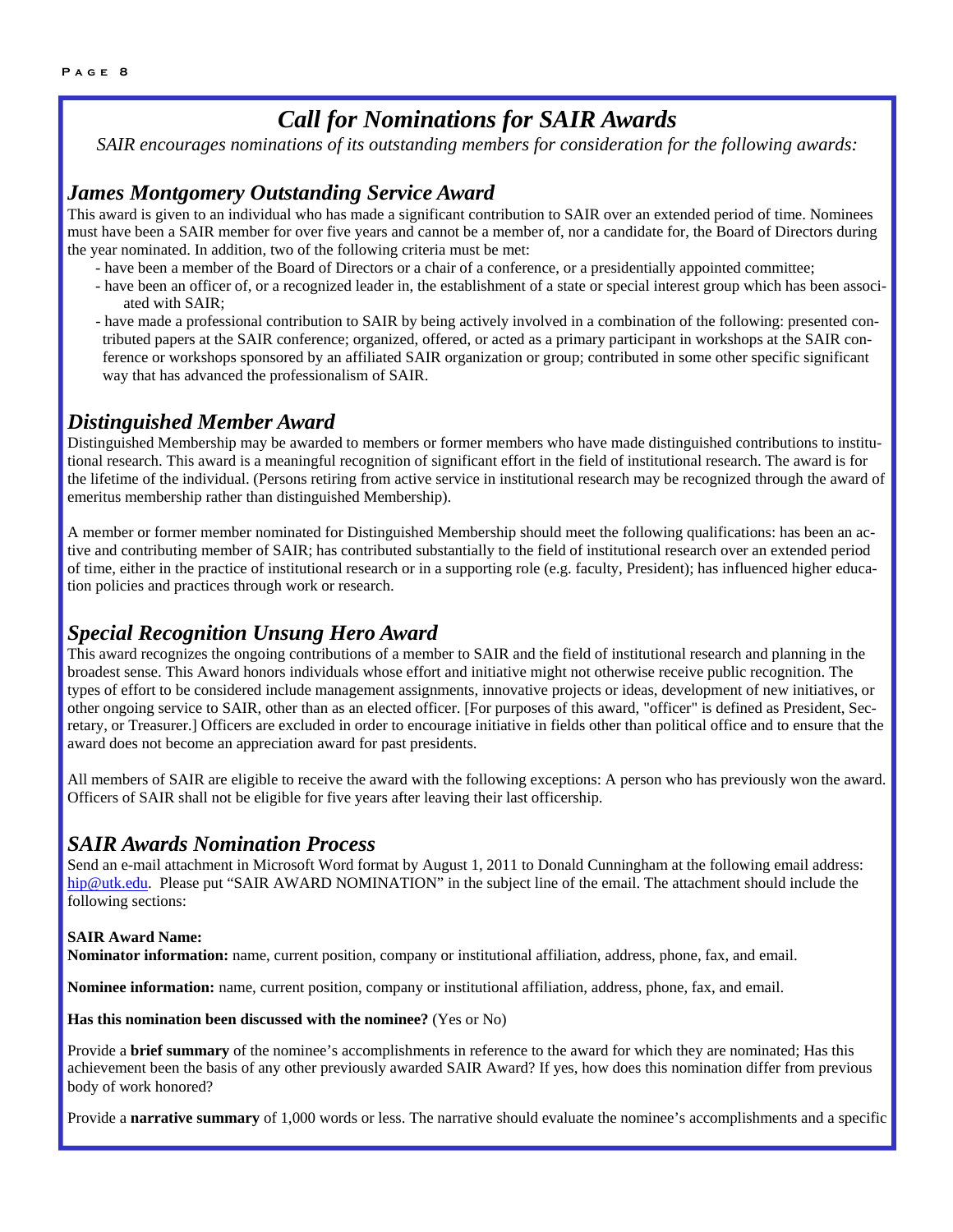identification of the work to be recognized; explain why the nominee is being recommended for this award with regard to the stated purposes of the award; if the nominee has received another SAIR Award within the last five years, specifically describe why this nomination is appropriate; if the nominee has received a previous SAIR Award, describe why this award nomination does not cover the basis for a previous award; analyze patents if cited; and if the nominee is not the sole author of works, specify the contribution of the nominee. Questions regarding the awards process should be directed to Donald Cunningham via e-mail, hip@utk.edu, or phone 865.974.8666.

#### *Conference Awards*

The annual conference awards - Best Fact Book, Best Mini-Fact Book, Best Electronic Fact Book, and Best IR Website will be given out during the awards breakfast at the conference in Atlanta. Fact Books and Mini-Fact Books will be collected and judged during our annual conference. Submissions and judging for the Best Electronic Fact Book and Best IR Website will take place prior to the conference.

To submit your electronic fact book or IR website for consideration, please contact Donald Cunningham, hip@utk.edu, by July 1, 2011.

#### **We also need volunteers to judge these two categories. If you are interested in judging, please contact Donald!**

## **Apply for a SAIR 2011 Conference Travel Grant to Atlanta!**

SAIR awards three types of travel grants. Information on applying for the travel grants and the deadlines can be found at http://www.louisianau.com/sair11/sair\_travel\_grant.php.

#### **SAIR Travel Grant**

SAIR 2011 Conference Travel Grants will be awarded to 10 members in order to promote professional development among institutional research professionals. Awards are available to both active members and newcomers (individuals who will become new members of SAIR at the 2011 Annual Conference). Applications from individuals who have not received a travel grant **from SAIR within the past two years will receive priority. All grants are awarded in the amount of \$300, plus waiver of confer**ence registration fees (an additional \$200 value).

#### **Bill Fendley Travel Grant**

If New Orleans was your first SAIR conference, you are eligible for the Bill Fendley Travel Grant. The Fendley Grant is awarded to a deserving member in the amount of \$300 plus waiver of the conference registration fees.

#### **Larry Jones Graduate Student Travel Grant**

Established in 2005 to honor past SAIR president and executive board member Larry G. Jones, the travel grant will be awarded annually to a deserving graduate student who meets the award criteria outlined below. A total of \$500 will be awarded to the successful applicant to defray travel expenses associated with the annual SAIR conference and the conference registration fee will be waived as well.

The applicant for the Larry G. Jones Graduate Student Travel Grant must be currently enrolled as a graduate student at either the master's or PhD level at an accredited institution of higher education. Enrollment must be verified via letter from the registrar of the home institution. The applicant must also have submitted a scholarly paper which has been accepted for presentation at the annual SAIR conference.

Instructions for applying for the Larry Jones Graduate Student Travel Grant can be found at: http://www.sair.org/Conferences/larry-jones-travel-grant.asp

For more information on any of these travel grants, please contact Lisa Lord at lisa@louisiana.edu.

Ē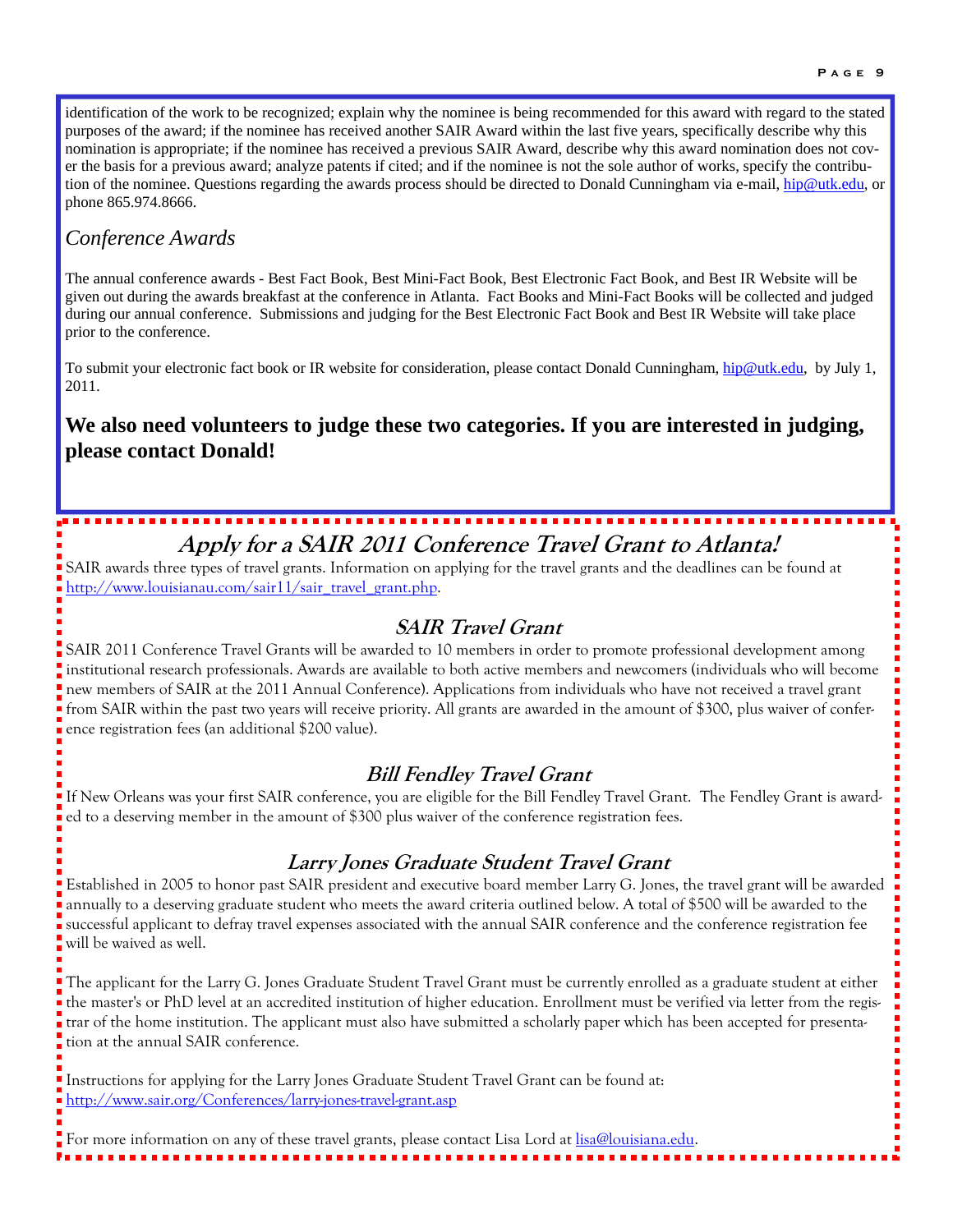## **SAIR Welcomes Newcomers with Special Events**



As you know, SAIR is the premier regional IR organizational group. Tell other colleagues and associates who are not yet members. The Annual Conference has designated activities for Newcomers. A very informative day long Newcomers' Workshop will be presented and a fun-filled Reception will take place prior to the Opening Session. Encourage nonmembers to join to learn,

engage, exchange and form lifelong friendships.

## **"Like" SAIR on Facebook**

We will once again offer a SAIR Facebook page as a way to communicate conference news, along with other SAIR notices. We hope you will use this fan page to post any questions or feedback concerning the events of the Annual Conference. To "like" SAIR on Facebook, please go to:

http://www.facebook.com/Southern.Association.for.Institutional.Research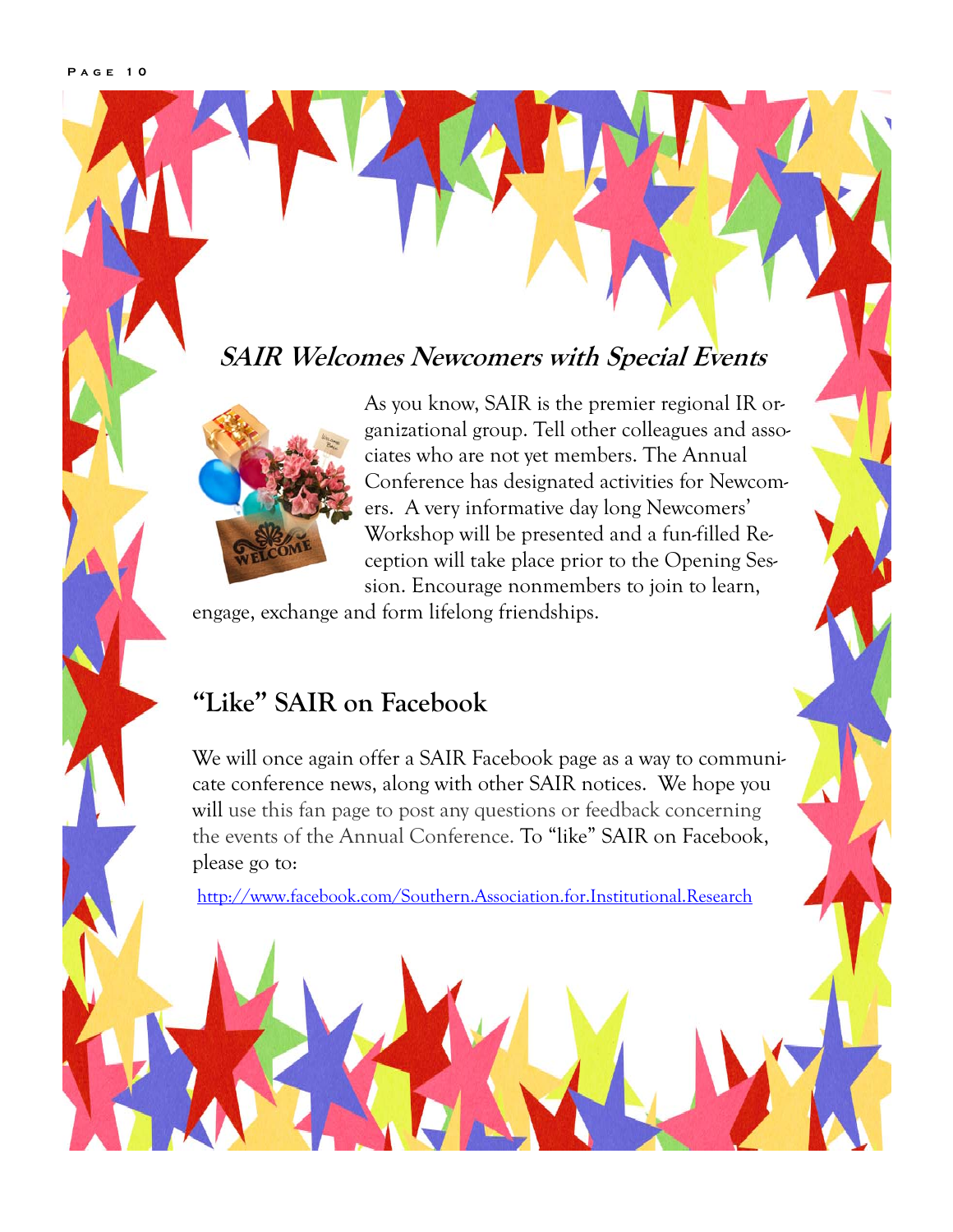#### **SAIR Financial Statement** 1st Quarter of 2011

| Assets as of January 1, 2011          | <b>SAIR</b> |                 | $CMG*$       |                          | PDCF**                  |            | Total        |            |
|---------------------------------------|-------------|-----------------|--------------|--------------------------|-------------------------|------------|--------------|------------|
| <b>Bank</b> balance                   | S           | 30,845.83       | S            |                          | \$                      |            | S            | 30,845.83  |
| <b>Investment</b> balance             | S           | 57,920.76       | $\mathbf{s}$ | 5,028.57                 | $\mathbf{s}$            | 5,345.38   | S            | 68,294.71  |
| <b>Total</b>                          | S           | 88,766.59       |              | \$5,028.57               |                         | \$5,345.38 | S            | 99,140.54  |
| Income during the quarter:            |             |                 |              |                          |                         |            |              |            |
| New and Renewed Membership            | \$          | 875.00          | S            |                          | \$                      |            | S            | 875.00     |
| Larry Jones Scholarship Donation      | \$          | 750.00          | S            |                          | \$                      |            | S            | 750.00     |
| Checking Interest                     | \$          | 6.57            | S            |                          | S                       |            | S            | 6.57       |
| <b>Investment Interest</b>            | \$          | 1.43            | S            | 0.12                     | \$                      | 0.13       | S            | 1.68       |
| <b>Total Income</b>                   | S           | 1,633.00        | S            | 0.12                     | S                       | 0.13       | S            | 1,633.25   |
| Expenditures during the quarter:      |             |                 |              |                          |                         |            |              |            |
| January 2011 Board/Planning Meeting   | S           | 2,842.54        | S            |                          | \$                      |            | S            | 2,842.54   |
| 2010 Conference                       | \$          | 3.60            | S            |                          | \$                      |            | \$           | 3.60       |
| <b>Elavon Merchant Account Fees</b>   | \$          | 340.00          | S            |                          | \$                      |            | S            | 340.00     |
| Corporate Registration                | \$          | 61.25           | S            |                          | \$                      |            | $\mathbf S$  | 61.25      |
| Postage                               | \$          | 5.71            | S            |                          | \$                      | Ξ          | S            | 5.71       |
| Miscellaneous***                      | \$          | 25.13           | S            | $\overline{\phantom{a}}$ | \$                      | u,         | S            | 25.13      |
| <b>Total Expenditures</b>             | S           | 3,278.23        | S            | ٠                        | $\overline{\mathbb{S}}$ | ÷,         | S            | 3,278.23   |
| <b>Total net income during period</b> | S           | $(1,645.23)$ \$ |              | 0.12                     | S                       | 0.13       | S            | (1,644.98) |
| Assets as of March 31, 2011           |             |                 |              |                          |                         |            |              |            |
| <b>Bank</b> balance                   | S           | 29,199.17       | S            |                          | \$                      |            | S            | 29,199.17  |
| Investment balance                    | S           | 57,922.18       |              | \$5,028.70               | S                       | 5,345.51   | S            | 68,296.39  |
| <b>Total</b>                          | S           | 87,121.35       | S            | 5,028.70                 | S                       | 5,345.51   | <sub>S</sub> | 97,495.56  |

\* CMG: Committee on Mission and Goals

\*\*PDCF: Professional Development Contingency Fund

\*\*\*Miscellaneous is an erroneous charge that was reimbursed in the next quarter

Ruth Salter **SAIR Treasurer** May 10, 2011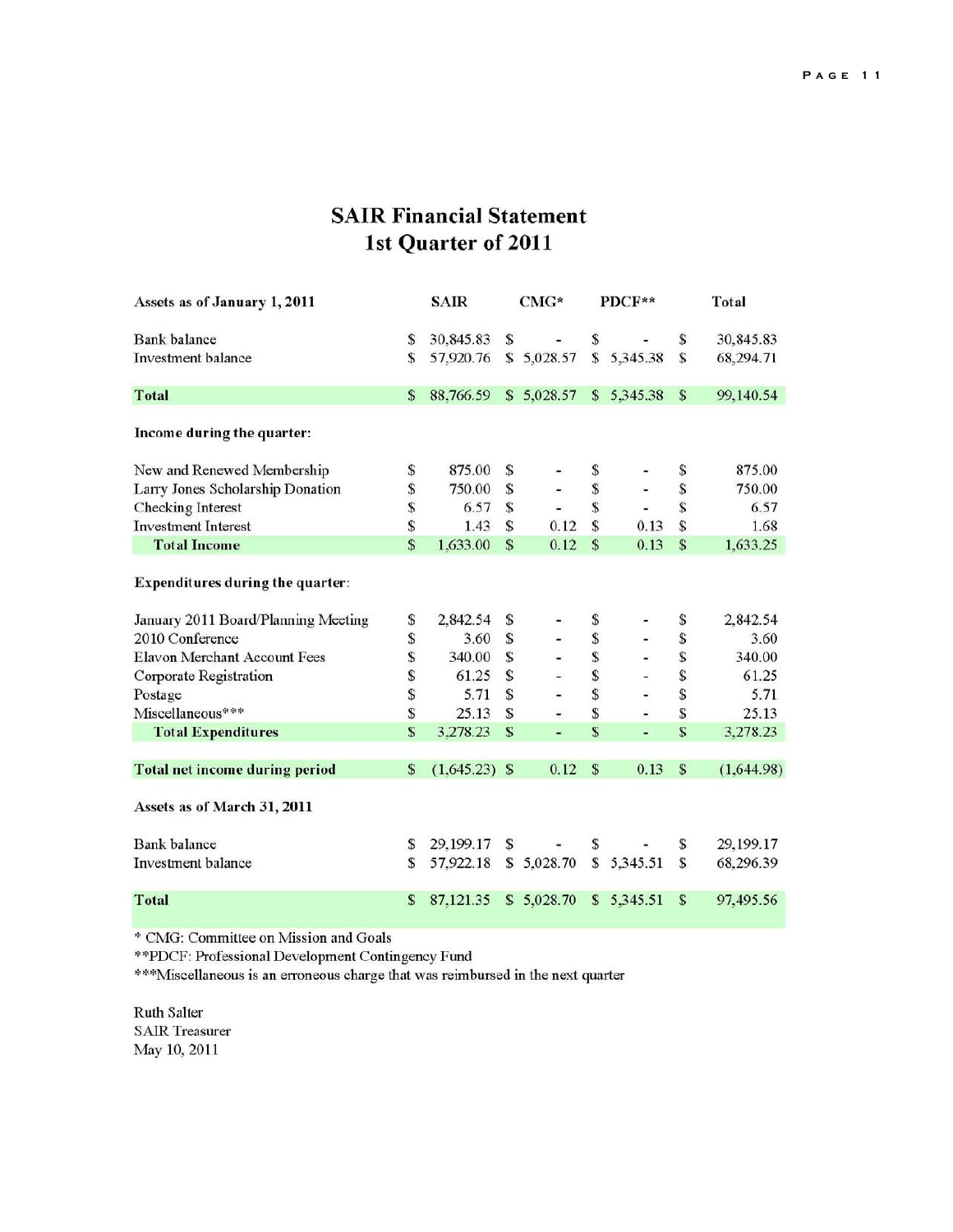### **Upcoming Events in the SAIR Region**

#### **MdAir**

Summer Drive-in Friday, June 17, 2011  $9 -$  noon Howard Community College

**SCAIR** is currently holding elections and soliciting comments from members on proposed revisions to the SCAIR Constitution and Bylaws. More details can be found on the SCAIR website at:

L Ŀ Н

**The Second Second** 

L

http://www.clemson.edu/oir/SCAIR/SCAIRHome.htm.

**GAIRPAQ**, The Georgia Association of Institutional Research, Planning, As-Ŀ sessment, and Quality, a Georgia AIR affiliate group, is pleased to announce the reformation of their Executive Board with the following members:

Narendra H. Patel – **President** (Clark Atlanta University) Katherine McGuire – **Vice President** (Agnes Scott College) Patricia DeWitt – **Secretary** (Shorter University) Janet H. Maddox – **Treasurer** (Oglethorpe University) Patricia L. Gregg – **Member-At-Large** (Georgia Perimeter College) Tiannan "Henry" Zhou – **Member-At-Large** (Life University)

The Board will meet before the end of the summer, with items for discussion to include the possibility of planning a Spring 2012 meeting. Please contact npatel@cau.edu or kmcguire@agnesscott.edu for more information and ways you can get involved. As a cosponsor of 2011 SAIR in Atlanta, we look forward to welcoming our

\_\_\_\_\_\_\_\_\_\_

colleagues.